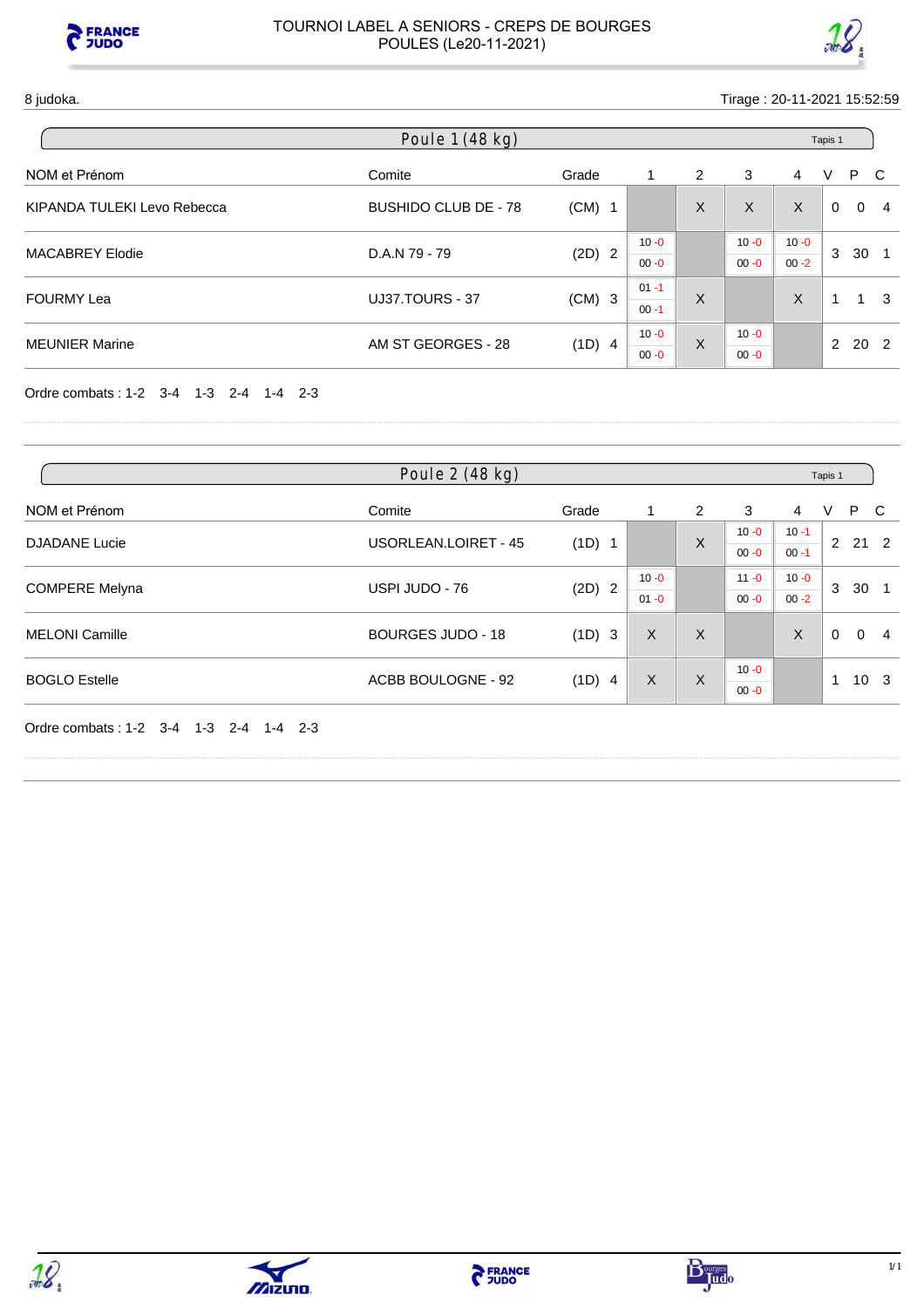

**1D DJADANE Lucie** USORLEAN.LOIRET - 45<br>2D **MACABREY Elodie** DAN<sub>79</sub> - 79

### TOURNOI LABEL A SENIORS - CREPS DE BOURGES TABLEAU (Le20-11-2021)



Senior F 48 kg Nb. Judoka : 4 Tirage : 20-11-2021 18:05:43

<sup>2D</sup> **COMPERE Melyna**<br><sup>UD</sup> **MEUNIER Marine MEUNIER Marine** 

 $10 - 0 / 01 - 0$ 

USPIJUDO - 76<br>AM ST GEORGES - 28<br> $\boxed{10 - 0/00}$ 

DJADANE L. 10 -0 / 00-0 COMPERE M.

DJADANE L.

|  |                    | CLASSEMENT                  |  |
|--|--------------------|-----------------------------|--|
|  | 1. DJADANE Lucie   | <b>USORLEAN.LOIRET - 45</b> |  |
|  | 2. COMPERE Melyna  | <b>USPI JUDO - 76</b>       |  |
|  | 3. MEUNIER Marine  | AM ST GEORGES - 28          |  |
|  | 3. MACABREY Elodie | D.A.N 79 - 79               |  |





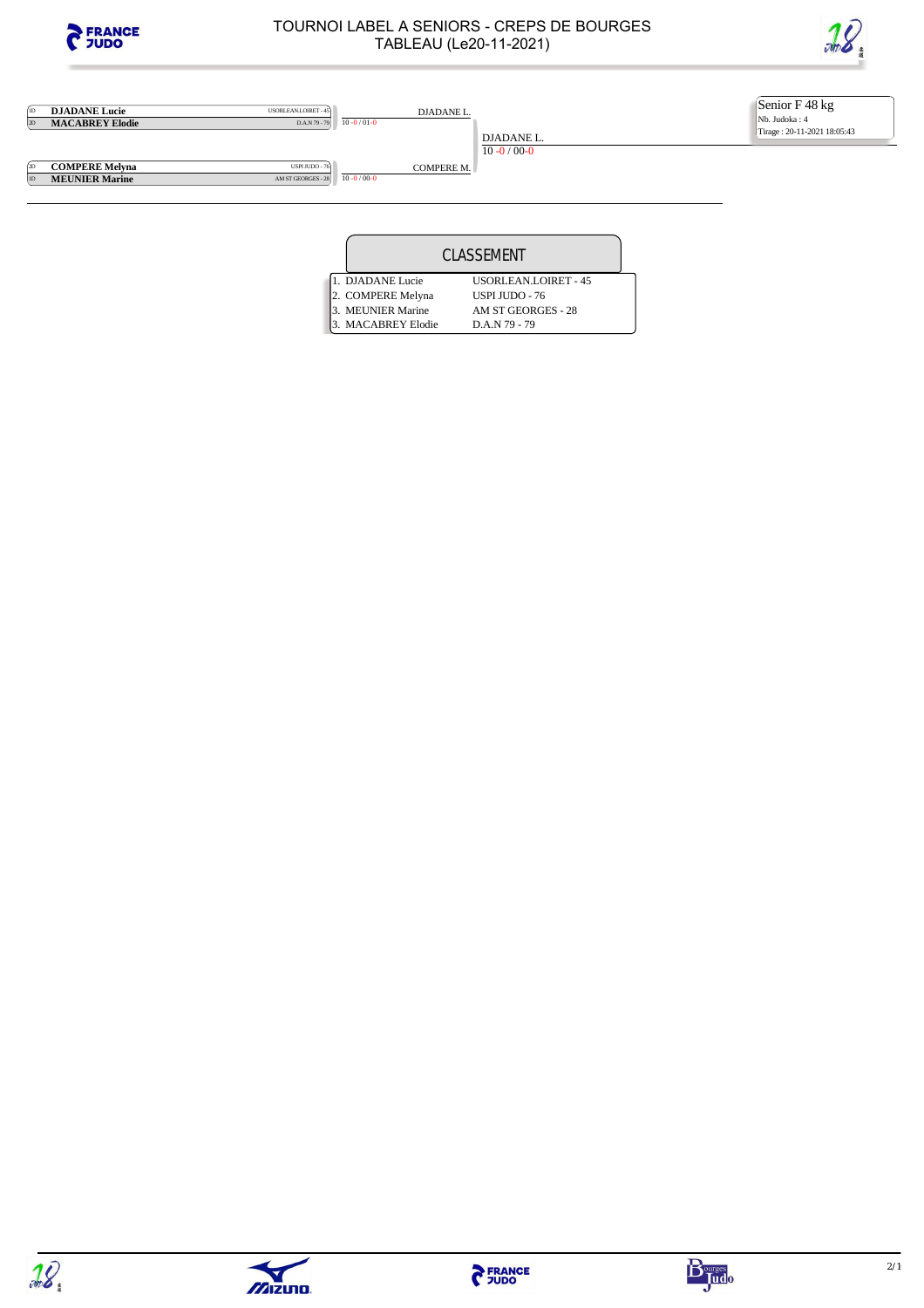



4 judoka. Tirage : 20-11-2021 15:53:42

|                          | Poule 1 (52 kg)      |          |          |          |          |         | Tapis 1  |          |                 |
|--------------------------|----------------------|----------|----------|----------|----------|---------|----------|----------|-----------------|
| NOM et Prénom            | Comite               | Grade    |          | 2        | 3        | 4       | V        | P C      |                 |
| <b>LE QUEAU Mathilde</b> | JC DE SURESNES - 92  | $(2D)$ 1 |          | X        | $10 - 0$ | X       | 1        |          | 10 <sub>3</sub> |
|                          |                      |          |          |          | $00 - 0$ |         |          |          |                 |
| <b>BRUN Lea</b>          | STADE CLERMONT - 63  | (1D) 2   | $10 - 0$ |          | $10 - 0$ | $\sf X$ |          | 2 20 2   |                 |
|                          |                      |          | $00 - 0$ |          | $00 - 0$ |         |          |          |                 |
| <b>ALCAN Laureen</b>     | ASBR JUDO JUJIT - 92 | (1D) 3   | X        | X        |          | X       | $\Omega$ | $\Omega$ | -4              |
|                          |                      |          | $11 - 0$ | $01 - 1$ | $10 - 0$ |         |          |          |                 |
| <b>FAYOL Mathilde</b>    | C CHARTRES JUDO - 28 | $(2D)$ 4 | $00 - 0$ | $00 - 1$ | $00 - 0$ |         | 3        | 21       |                 |



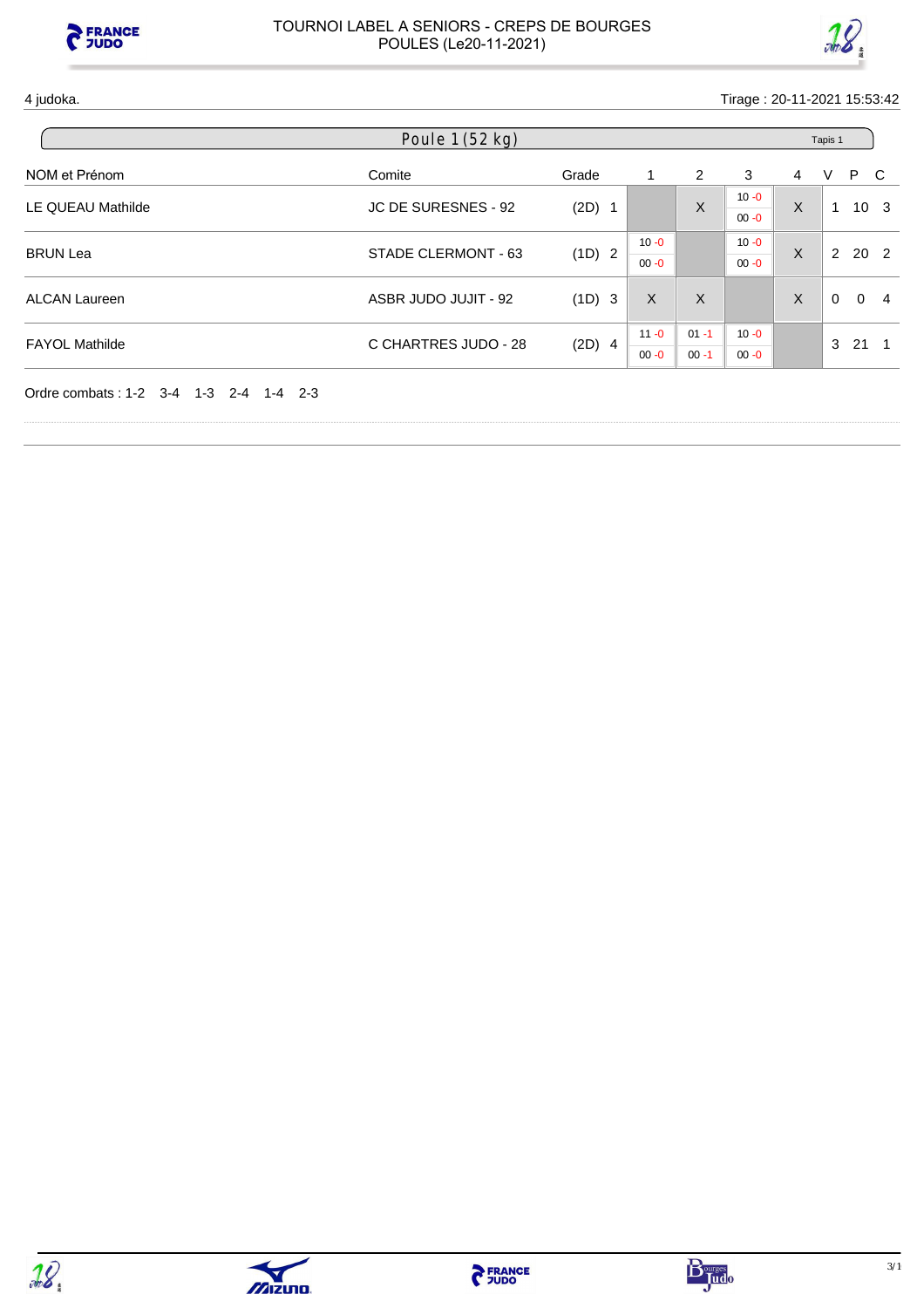

## TOURNOI LABEL A SENIORS - CREPS DE BOURGES TABLEAU (Le20-11-2021)







 $\sqrt{2}$ izuno.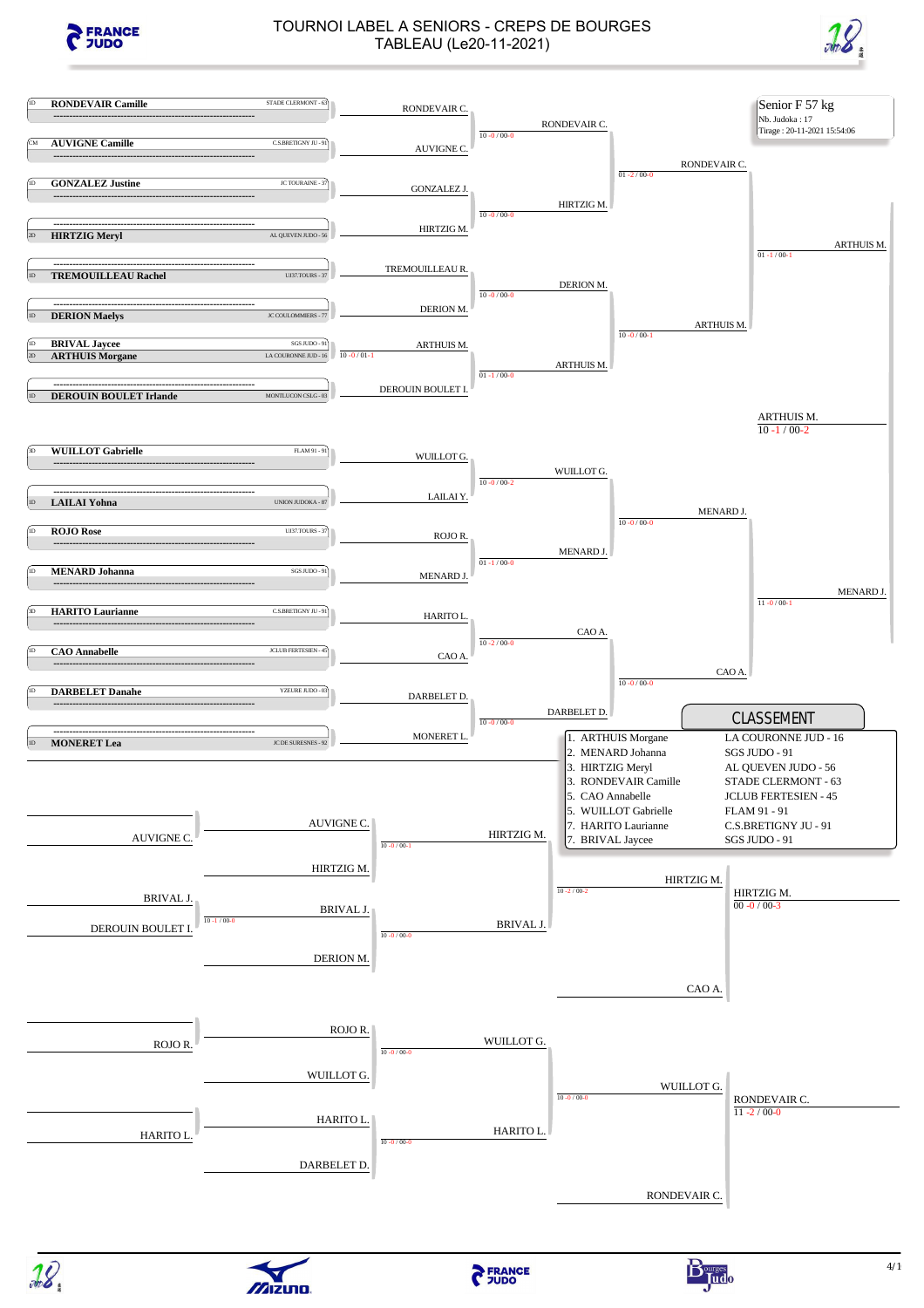

# TOURNOI LABEL A SENIORS - CREPS DE BOURGES TABLEAU (Le20-11-2021)











 $\sqrt{2}$ izuno.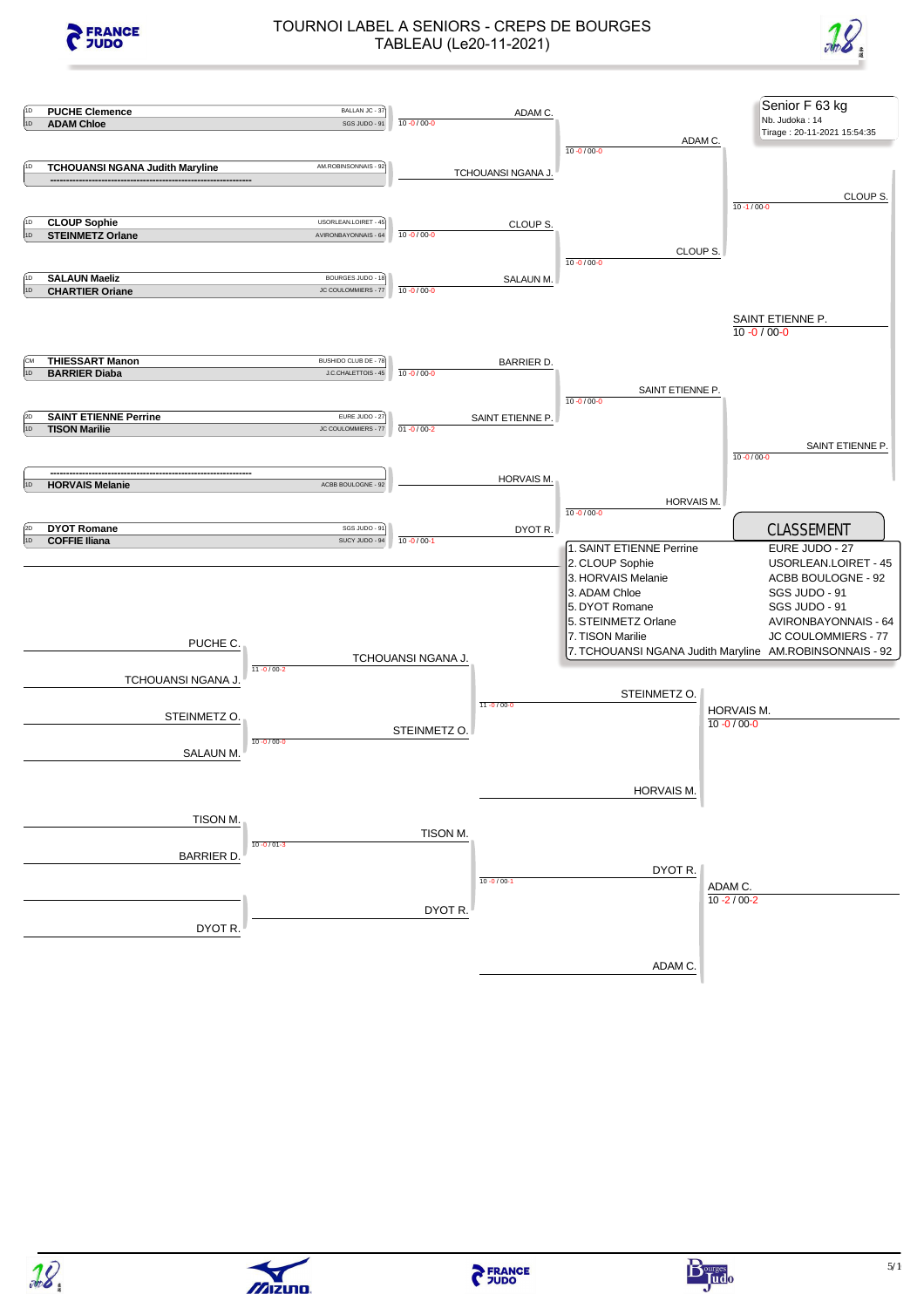



| Poule 1 (70 kg)         |                      |          |                      |                      |          |                      | Tapis 6                 |                            |
|-------------------------|----------------------|----------|----------------------|----------------------|----------|----------------------|-------------------------|----------------------------|
| NOM et Prénom           | Comite               | Grade    | 1                    | 2                    | 3        | 4                    | V                       | P C                        |
| <b>ROCHER Enolla</b>    | UJ37.TOURS - 37      | (1D) 1   |                      | X                    | X        | X                    | $\Omega$                | $\Omega$<br>$\overline{4}$ |
| <b>DESANGLE Marie</b>   | LA COURONNE JUD - 16 | (1D) 2   | $11 - 0$<br>$00 - 1$ |                      | X        | $10 - 0$<br>$01 - 2$ | 2                       | 20 2                       |
| <b>MVONDO Charlotte</b> | SGS JUDO - 91        | (1D) 3   | $10 - 0$<br>$00 - 0$ | $10 - 1$<br>$00 - 0$ |          | $10 - 1$<br>$01 - 3$ | 3                       | 30                         |
| <b>EHRHARDT Ariane</b>  | VAUCLUSE JUDO - 84   | $(CM)$ 4 | $10 - 0$<br>$00 - 2$ | X                    | $\times$ |                      | $\overline{\mathbf{A}}$ | $12 \quad 3$               |

Ordre combats : 1-2 3-4 1-3 2-4 1-4 2-3

| Poule 2 (70 kg)           |                        |          |                      |                      |   |                      | Tapis 6 |          |                 |
|---------------------------|------------------------|----------|----------------------|----------------------|---|----------------------|---------|----------|-----------------|
| NOM et Prénom             | Comite                 | Grade    | 1                    | 2                    | 3 | 4                    | V       | P.       | - C             |
| <b>CHASSIER Valentine</b> | <b>UJ37.TOURS - 37</b> | $(2D)$ 1 |                      | X                    | X | X                    | 0       | $\Omega$ | 4               |
| <b>CHAKIBOU Eniola</b>    | UJ37.TOURS - 37        | $(CM)$ 2 | $01 - 0$<br>$00 - 2$ |                      | X | $01 - 0$<br>$00 - 1$ | 2       |          | $2\quad 2$      |
| <b>MOREAU Mathilde</b>    | JC.DUN/AURON - 18      | (2D) 3   | $10 - 0$<br>$00 - 1$ | $10 - 0$<br>$00 - 0$ |   | $11 - 0$<br>$00 - 0$ | 3       | 30       |                 |
| <b>VIZZAVONA Laetitia</b> | ACBB BOULOGNE - 92     | (1D) 4   | $10 - 0$<br>$00 - 0$ | X                    | X |                      | 1       |          | 10 <sub>3</sub> |

Ordre combats : 1-2 3-4 1-3 2-4 1-4 2-3







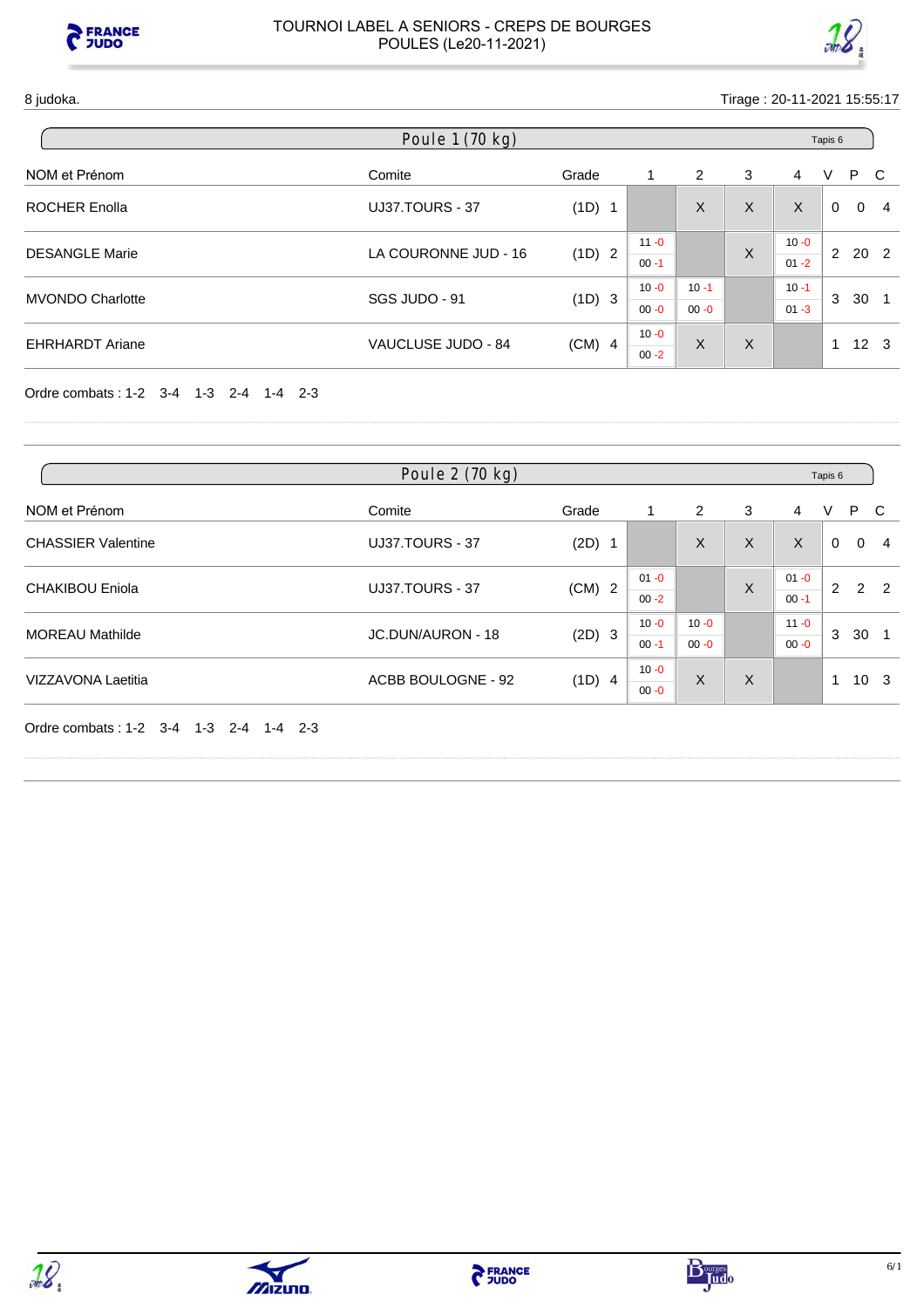

**1D MVONDO Charlotte** SGS JUDO - 91<br>CM **CHAKIBOU Eniola** UJ37.TOURS - 37

### TOURNOI LABEL A SENIORS - CREPS DE BOURGES TABLEAU (Le20-11-2021)



Senior F 70 kg Nb. Judoka : 4 Tirage : 20-11-2021 18:45:29

**2D MOREAU Mathilde** JCDUN/AURON - 18<br> **2D DESANGLE Marie** LACOURONNE JUD - 16 **DESANGLE Marie** 

MVONDO C.

DESANGLE M.

 $10 - 0 / 00 - 1$ 

DESANGLE M.

10 -2 / 01-3

| LA COURONNE JUD - 16 $11 - 0/01 - 3$ |  |
|--------------------------------------|--|
|                                      |  |
|                                      |  |
|                                      |  |

|  |                     | CLASSEMENT               |  |
|--|---------------------|--------------------------|--|
|  | . DESANGLE Marie    | LA COURONNE JUD - 16     |  |
|  | 2. MVONDO Charlotte | SGS JUDO - 91            |  |
|  | 3. CHAKIBOU Eniola  | <b>UI37.TOURS - 37</b>   |  |
|  | 3. MOREAU Mathilde  | <b>JC.DUN/AURON - 18</b> |  |





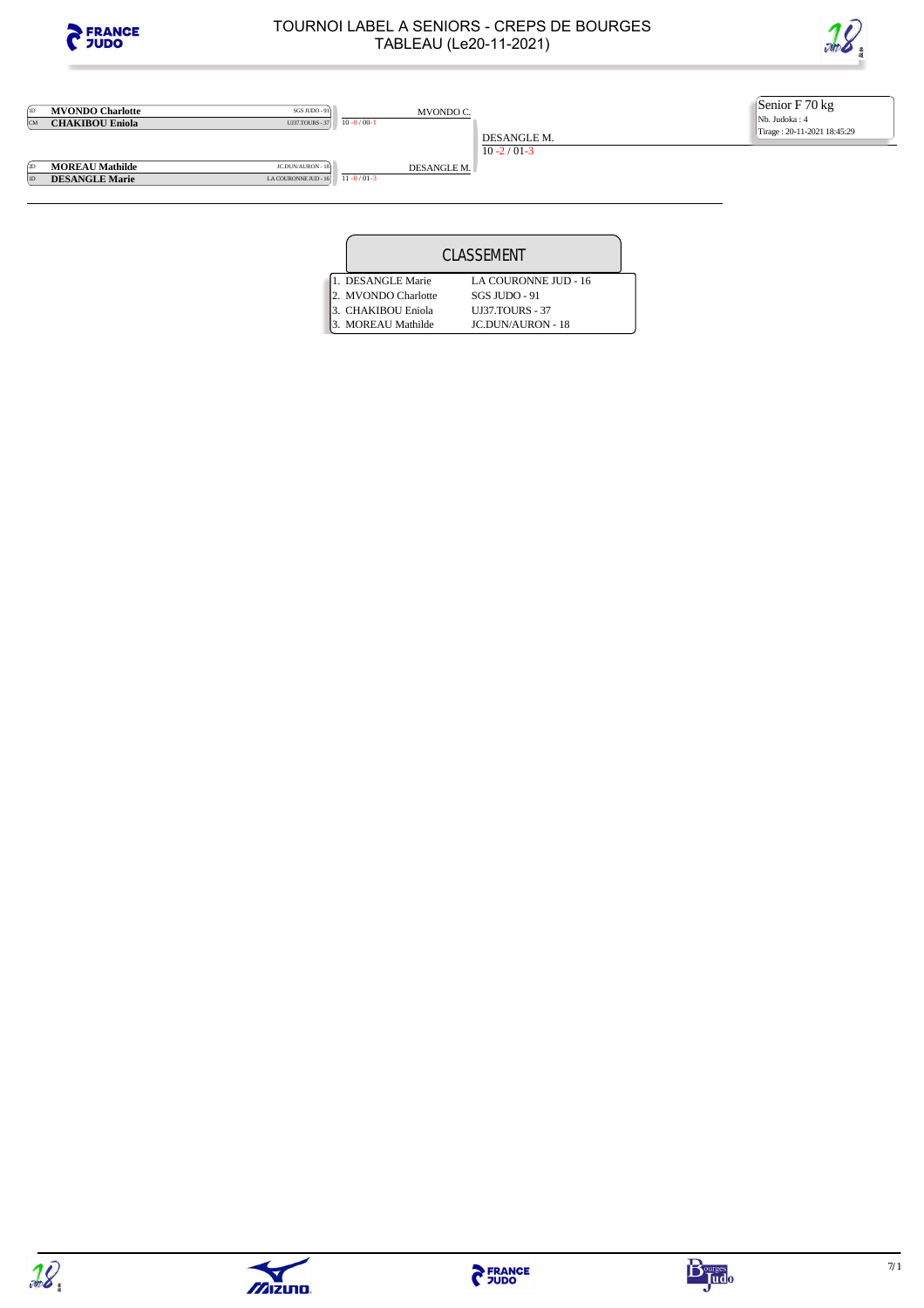



| Poule 1 (78 kg)       |                         |          |          |          |          |          | Tapis 6       |            |     |
|-----------------------|-------------------------|----------|----------|----------|----------|----------|---------------|------------|-----|
| NOM et Prénom         | Comite                  | Grade    | 1        | 2        | 3        | 4        | V             | P.         | - C |
|                       | <b>CSM CLAMART - 92</b> | (1D) 1   |          | $10 - 0$ | $10 - 0$ | X        |               | $2\ 20\ 2$ |     |
| <b>DESOBRY Marion</b> |                         |          |          | $00 - 1$ | $00 - 0$ |          |               |            |     |
|                       |                         | (1D) 2   |          |          | $11 - 1$ | $10 - 0$ | 2             |            |     |
| <b>GARCIA Krystal</b> | USORLEAN.LOIRET - 45    |          | X        |          | $00 - 1$ | $01 - 0$ |               | 20 3       |     |
| LE GOUIC Anne-Gaelle  | AL QUEVEN JUDO - 56     | (1D) 3   | X        | X        |          | X        | $\Omega$      | $\Omega$   | -4  |
| <b>BOUVIER Ilana</b>  | LA COURONNE JUD - 16    |          | $10 - 1$ | X        | $10 - 0$ |          | $\mathcal{P}$ | 21         |     |
|                       |                         | $(2D)$ 4 | $00 - 0$ |          | $00 - 0$ |          |               |            |     |

Ordre combats : 1-2 3-4 1-3 2-4 1-4 2-3

| Poule 2 (78 kg)             |                        |          |                    |          |          |          | Tapis 6  |              |                 |  |
|-----------------------------|------------------------|----------|--------------------|----------|----------|----------|----------|--------------|-----------------|--|
| NOM et Prénom               | Comite                 | Grade    |                    | 2        | 3        | 4        | V        | P.           | - C             |  |
| <b>BRUSTEL Lou Anne</b>     | ACBB BOULOGNE - 92     |          |                    | $11 - 0$ | X        | $10 - 0$ | 2        | $21 \quad 2$ |                 |  |
|                             |                        | $(2D)$ 1 |                    | $00 - 0$ |          | $00 - F$ |          |              |                 |  |
| <b>BOUSSIQUAULT Valerie</b> | <b>UJ37.TOURS - 37</b> | (1D) 2   | X                  |          | X        | $10 - 0$ |          |              | 10 <sub>3</sub> |  |
|                             |                        |          |                    |          |          | $00 - F$ |          |              |                 |  |
| <b>BILLET Anaelle</b>       | S.E.P. JUDO - 42       |          |                    | $10 - 0$ | $10 - 0$ |          | $10 - 0$ | 3            | 30              |  |
|                             |                        |          | (1D) 3<br>$01 - H$ | $00 - 0$ |          | $00 - A$ |          |              |                 |  |
| <b>KEITA Jade</b>           | SGS JUDO - 91          | (1D) 4   | X                  | X        | X        |          | $\Omega$ | $\Omega$     | -4              |  |

Ordre combats : 1-2 3-4 1-3 2-4 1-4 2-3







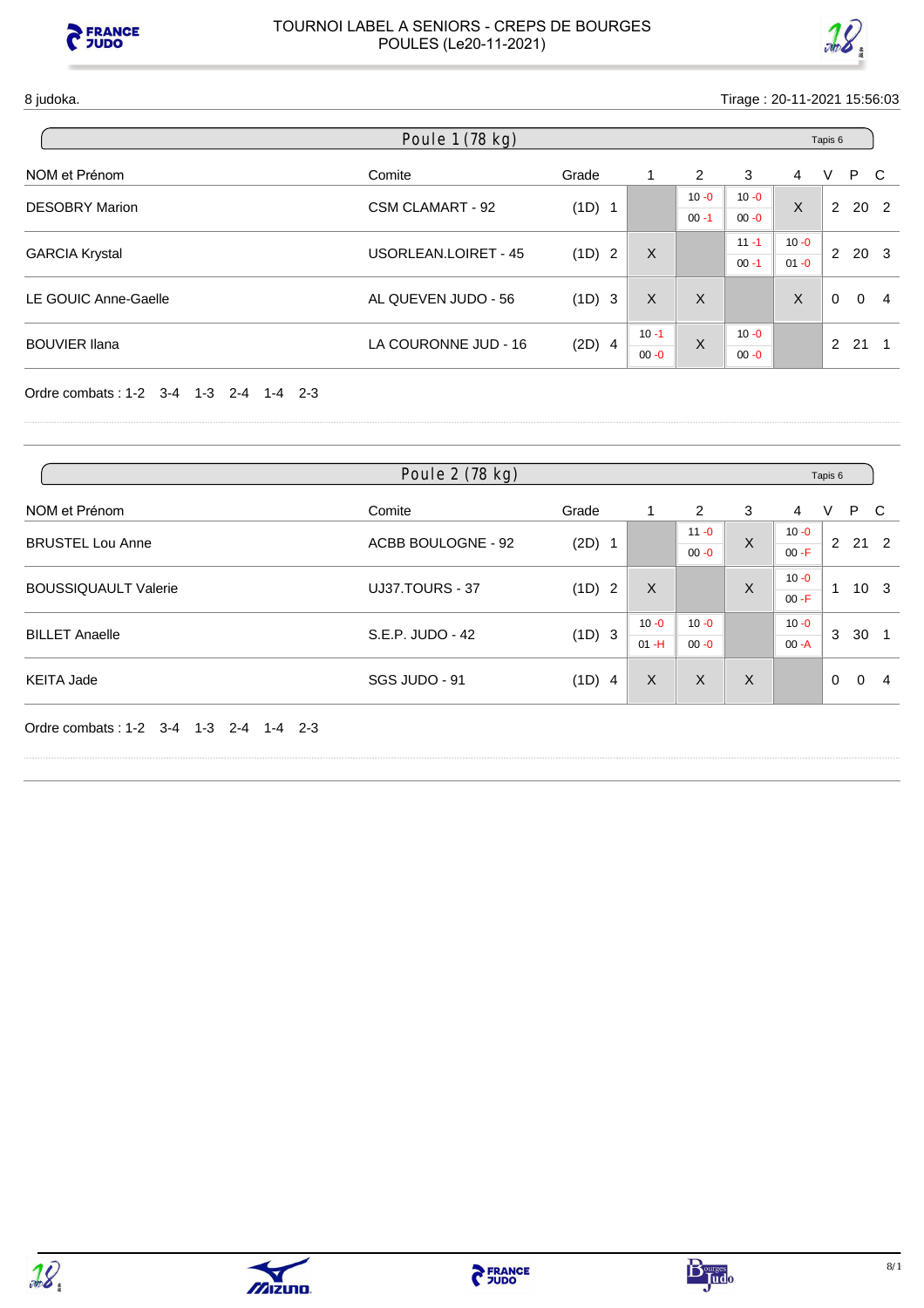

2D **BRUSTEL Lou Anne** ACBB BOULOGNE-92<br>2D **BOUVIER Ilana** LA COURONNE JUD - 16

### TOURNOI LABEL A SENIORS - CREPS DE BOURGES TABLEAU (Le20-11-2021)



Senior F 78 kg Nb. Judoka : 4 Tirage : 20-11-2021 18:55:53

**1D BILLET Anaelle**<br> **ID DESOBRY Mario DESOBRY Marion**  BOUVIER I.

BOUVIER I.

10 -1 / 00-0

| DESOBRY M. |  |
|------------|--|

 $10 - 0 / 00 - 0$ 

 $\frac{\text{S.E.P. JUDO - 42}}{\text{CSM CLAMART - 92}}$ 

|  |                     | CLASSEMENT                |  |
|--|---------------------|---------------------------|--|
|  | 1. BOUVIER Ilana    | LA COURONNE JUD - 16      |  |
|  | 2. DESOBRY Marion   | <b>CSM CLAMART - 92</b>   |  |
|  | 3. BRUSTEL Lou Anne | <b>ACBB BOULOGNE - 92</b> |  |
|  | 3. BILLET Anaelle   | S.E.P. JUDO - 42          |  |